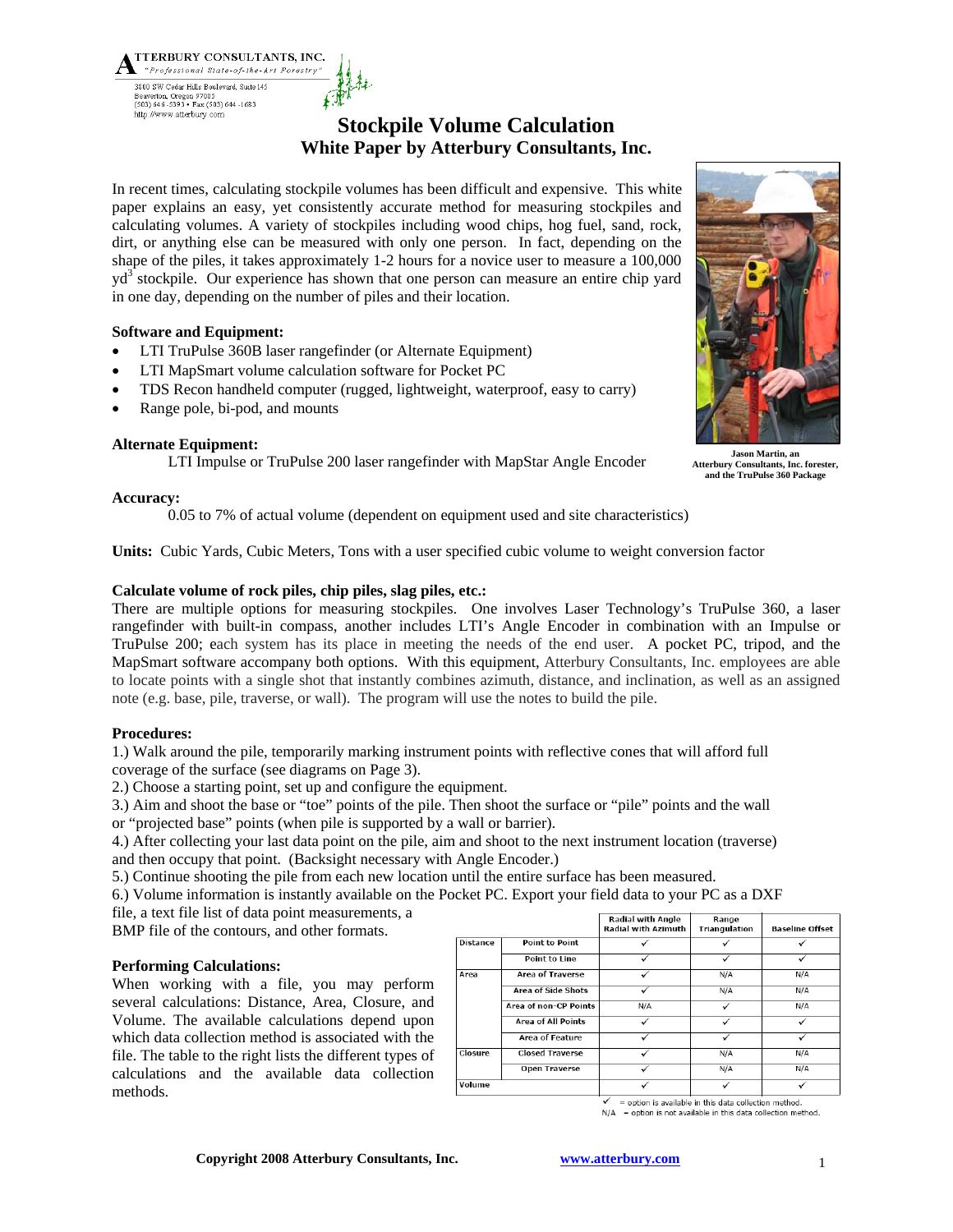### **Features:**

- The MapSmart Software runs on a Pocket PC. (e.g. TDS Recon with Windows Mobile 5.0 or 6.0)
- Choose from four mapping methods.
- Create or upload a custom list of descriptions from your PC to quickly identify common measurement points.
- Verify serial data communication between the laser and the Pocket PC.
- Receive wireless measurement data from LTI measurement tools using a Bluetooth® connection.
- Perform Distance, Area, Closure, and Volume calculations.
- Print using a Bluetooth® enabled inkjet printer.
- Download MapSmart files from the data collector to a PC for import into a CAD-based drawing program.

### **Creating Reports & Transferring Data:**

Any time that you have a file open, MapSmart can generate reports that may be sent to a printer or stored in the Pocket PC's memory.

• Printed Report • Text Report • Spreadsheet Report • CAD File • Raw Data • Bitmap Image

### **Equipment Descriptions:**

### *TruPulse 360 System*

The package combination that includes LTI's TruPulse 360 is the easiest to use, set-up, and maintain. The TruPulse 360 is very easy to carry and operates in rain, snow, and minor fog. The 7X magnification allows users to see small anomalies from a distance and really focus in on the point being measured. The TruPulse 360 has the proprietary, TruVector Compass Technology™ that provides the best possible compass accuracy regardless of the laser's inclination and protects the compass from interference from power lines. The drawback to the TruPulse 360 is the compass inaccuracies due to local magnetic attractions. However, the TruPulse 360 continually monitors the integrity of the compass calibration and alerts the user if a re-calibration in required. It is very easy to recalibrate (**see video on our website)**. Recalibrating with the local attraction increases the reliability and repeatability of the horizontal angle. The TruPulse 360 laser's measurement range is from 0 to 3,280 ft (1,000 m) with repeatable accuracy and without a reflective target: Distance accuracy:  $\pm 1$  ft ( $\pm 30$  cm); Inclination:  $\pm 0.25$  degrees; Azimuth:  $\pm 1$ degree.

Local attractions are caused by objects of iron, steel, nickel and other ferrous materials. The effect of a local attraction depends upon the proximity to the compass and the mass and strength of the local attraction. Small metallic objects carried by the operator may affect the compass reading. In some work situations, the strength of the interference could prevent the compass from providing a useful azimuth. Usually the potential for local attraction can be determined by visually inspecting the site or from local knowledge of any buried utilities.

### *Angle Encoder System*

Atterbury Consultants, Inc. uses a combination of a laser rangefinder (inclination and distance) and a MapStar Angle Encoder (azimuth) to avoid local magnetic attraction interference. The angle encoder can be referenced to any point and calculate a turned horizontal angle. The modular design allows the user to pivot the laser 90 degrees up or down while maintaining the rotary encoder level for the greatest possible accuracy. When tripod-mounted, you can obtain measurements accurate to 0.05 degrees. For increased versatility, the system's data output format is compatible with other software, meaning it can be used for many different applications beyond stockpile measurements. Other key features include audible and visual indicators that assist in the aiming and leveling process.

One potential draw back is the increased amount of time required to measure a stockpile due to user back-sighting to the last control point. However, the angle encoder can be set-up where other instruments cannot, which may save the user time. Starting multiple files from one position eliminates the need to climb on each individual pile. Angle Accuracy: Staff Mounted: 0.1 deg. Tripod Mounted: 0.05 deg. Angle Resolution: 0.01 deg.

### *TruPulse™ 200*

A low-cost workhorse for professional measurement, the TruPulse 200 reflectorless laser rangefinder incorporates an integrated tilt sensor for height measurements, through-the-lens targeting, in-scope data display and advanced targeting modes to easily provide accurate distance and height data for Forestry, Telecom, T&D and GIS professionals.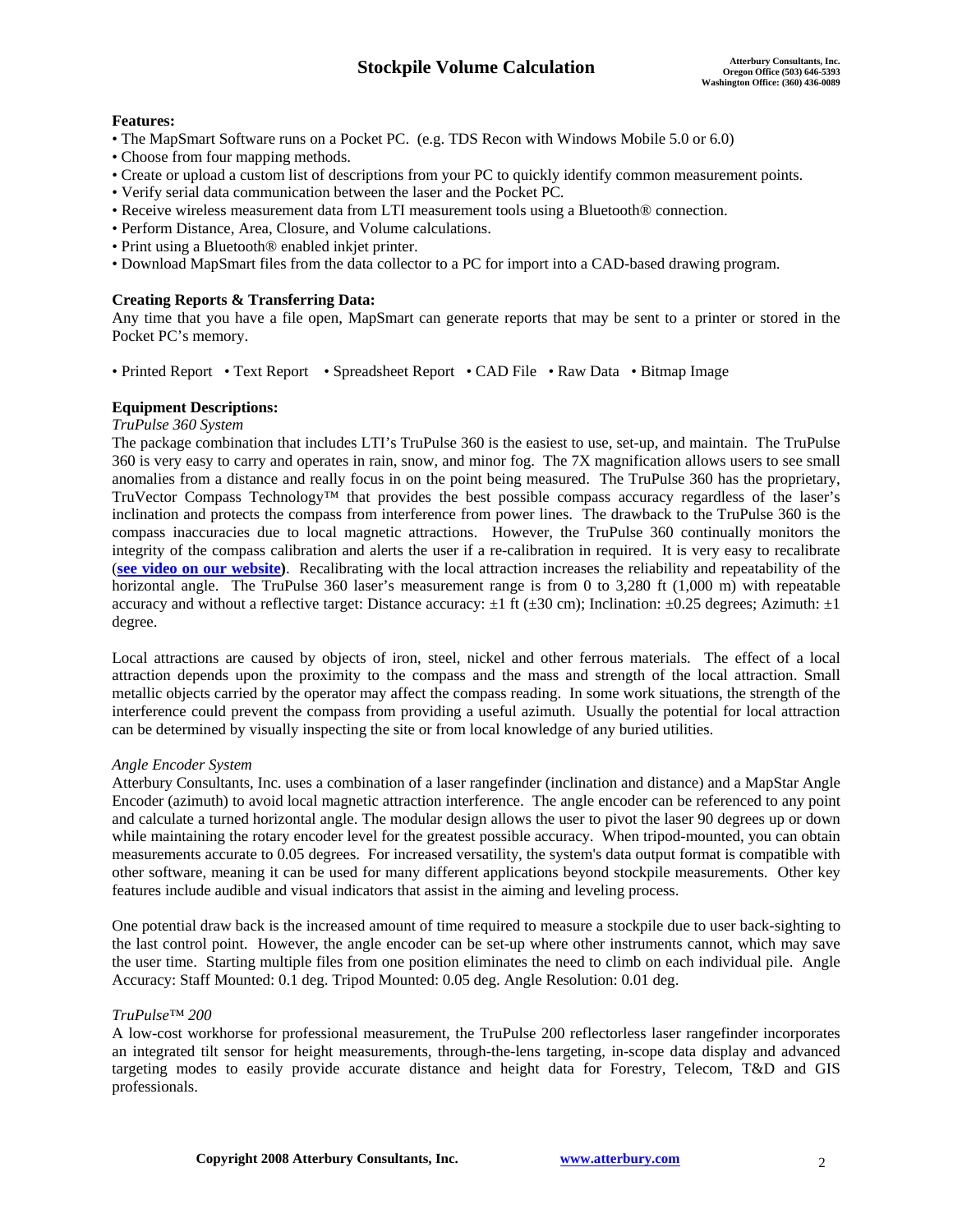The TruPulse™ 200 was created with your field needs in mind. It weighs a mere 8 ounces and integrates with existing LTI mapping products, giving you a highly flexible, extremely usable tool for your field measurement needs. Its large, crystal-clear optics with an in-scope data display and through-the-lens targeting help eliminate parallax issues. An adjustable eye diopter makes using the TruPulse 200 comfortable even when wearing glasses. The integrated tilt sensor provides accurate height measurements, even from the steepest angles, and the unit offers a choice between Closest, Farthest, Continuous or Filter modes for improved target acquisition. Best of all, the TruPulse 200 delivers more than just one measurement at a time; it calculates horizontal, vertical AND slope distance with a single press of the fire button. This unit can adapt to varying conditions and save you untold time in the field. Both the standard serial port and Bluetooth® wireless option allow for easy transfer of your data once it has been collected. The only thing not engineered into this unit is a big price tag.

### **Impulse Laser 200**

The Impulse 200 is a light-weight, low cost laser for a full range of accurate measuring. The Impulse puts the power and speed of a laser rangefinder and optional tilt sensor into the palm of your hand. Simply aim and push a button. The Impulse acquires horizontal or slope distance in less than a second, all without prisms or reflective targets.

### **Known Issues:**

One known issue for laser rangefinders is fog. Fog can disrupt the laser's ability to get an accurate reading. Fortunately, the TruPulse lasers have the ability to run in a "farthest" mode which enables use with a light fog. In "farthest" mode, if the unit gets a return from a light fog and from a target further away, it will report the farthest distance. Press and hold down the fire button for 1 to 1.5 seconds when you take a reading allows the TruPulse to take several shots, giving you more opportunity to reach your target through the fog. Certain Impulse lasers can be set up to deal with fog. In very heavy fog, the instrument is largely unusable for distances. Interestingly enough, the laser rangefinders do not have any problem working in a heavy rain. Even in fog, the electronic compass would still be operational.

### **Comparison:**

Atterbury Consultants, Inc. did a comparison test on the accuracies of the measurement systems we use (Pages 5 and 6). The results, although not consider to be exactly scientific, small changes in the piles surface, point location, and equipment location also had effects on the results, give a good look at the differences between the two systems as well as results between multiple measurements (pile measured twice with both systems). Results include the volume calculated by MapSmart, the number of points taken, the difference between the first and last point with the same physical location, the difference between the average of the all four measurements taken, and the difference between the two measurements taken with the individual measurement system.

### **Additional Information:**

More examples of volume calculations, images, and data files produced by MapSmart are on pages 7 and 8. The associated .dxf file from MapSmart was loaded in ArcMap to create a point diagram, a contour picture, and a 3D image. Also included is a photograph of the actual pile we measured.

### **Conclusion:**

Volume calculation of stockpile volumes can be completed easily and safely. Atterbury Consultants, Inc. is now providing a service for measuring stockpile volumes, as well as selling the equipment, and providing training so that you can do it yourself. Please visit our website for more information.

### **Advantages of having Atterbury Consultants, Inc. do the measurement include:**

- 1. Fast turnaround for the volume information
- 2. Financial savings, greatly reduced price over aerial flyovers
- 3. Increased accuracy over volume estimates
- 4. Provide third party accountability
- 5. All work can be done with one person
- 6. Each measurement is recorded and can be easily provided in a report
- 7. Reports also include a contour map and 3-D image of each pile measured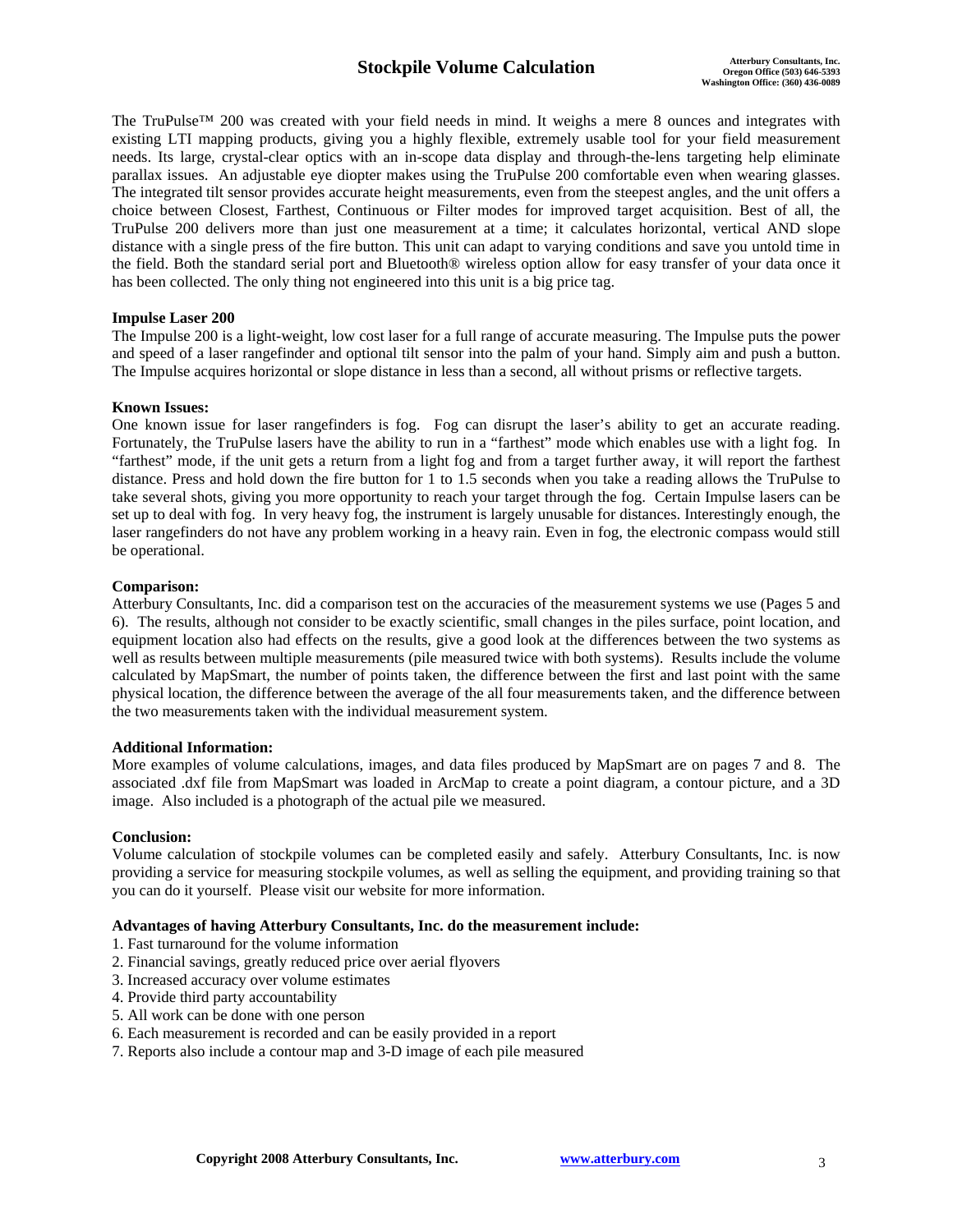$\begin{array}{c}\n\frac{dX}{d} = 0 \\
\frac{dY}{d} = 0\n\end{array}$ 

Save

Close

■1

**Basic traverse and shot display around stockpile:** 



**Screen shot from MapSmart showing the volume setup, calculated volume and traverse closure:** 

| MS Tagawa                                 | # 4€ 1:25<br>бR                                               |  |  |  |
|-------------------------------------------|---------------------------------------------------------------|--|--|--|
| Volume Setup                              | Data Table                                                    |  |  |  |
| Base note:   TOE                          |                                                               |  |  |  |
| Projected base: <select note=""></select> |                                                               |  |  |  |
| Surface note: PILE                        |                                                               |  |  |  |
| Volume above: 1,78                        | $\mathsf{I} \mathord{\blacktriangleright} \mathsf{I}$ Enabled |  |  |  |
| Material type: GRAVEL                     |                                                               |  |  |  |
| Material density: 7,0000                  | lbs/ft^3                                                      |  |  |  |
| Materials                                 | <b>Calc</b><br><b>Close</b>                                   |  |  |  |
| 4 5 6  <br>123 11<br>з                    | я                                                             |  |  |  |
| lwi<br>e<br>r<br>Tabl Q                   | t.<br>٧<br>u<br>n<br>Ω                                        |  |  |  |
| f<br>CAP<br>s<br>а                        | a<br>k                                                        |  |  |  |
| v<br>x<br>r                               |                                                               |  |  |  |
| áü                                        |                                                               |  |  |  |
| <b>File Measure Utilities</b>             |                                                               |  |  |  |



### **Overview of the Four Measurement Methods:**

| Method                     | Requirements                                                                                                                         | Compatible<br>Hardware                                       |
|----------------------------|--------------------------------------------------------------------------------------------------------------------------------------|--------------------------------------------------------------|
| <b>Radial with Azimuth</b> | Proper care and procedure when<br>using a compass in the vicinity of<br>magnetic objects such as cars,<br>utilities, buildinas, etc. | MapStar Compass Module<br>Impulse 200<br>TruPulse 200 / 200B |
| Radial with Angle          | Higher accuracy and/or need to<br>work in the vicinity of metal or<br>magnetic objects.                                              | MapStar Angle Encoder<br>Impulse 200<br>TruPulse 200 / 200B  |
| <b>Range Triangulation</b> | Able to occupy (stand over) every<br>feature to be mapped. Only have<br>access to a laser, no MapStar<br>module.                     | Impulse 200<br>TruPulse 200 / 200B                           |
| <b>Baseline Offset</b>     | Able to walk a straight line from<br>one end of the site to the other.<br>Only have access to a laser, no<br>MapStar module.         | Impulse 200<br>TruPulse 200 / 200B                           |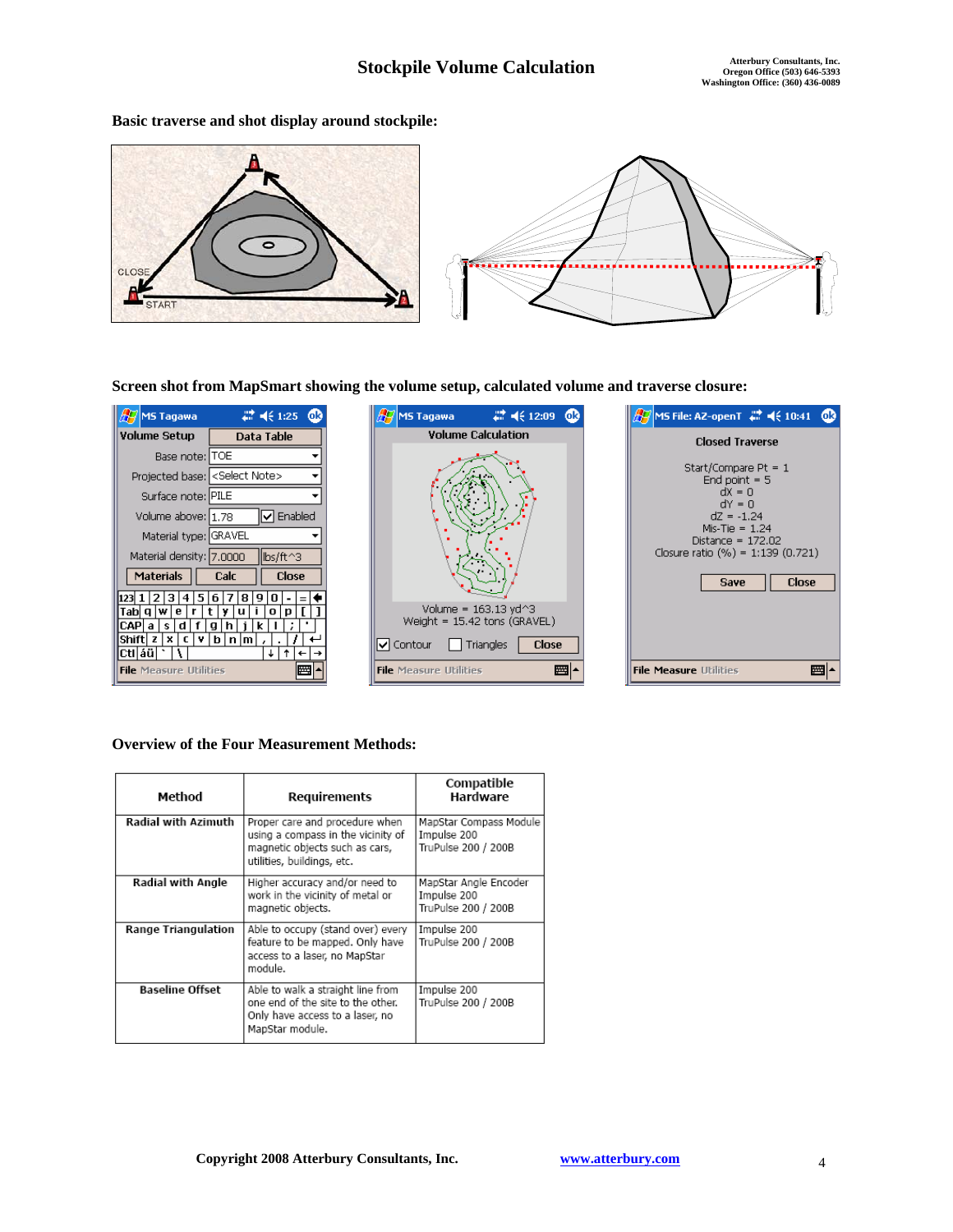**Comparison of Results**- ACI compared the two measurement systems \*Contour picture created in MapSmart, tin created in ArcMap



TruPulse 360 test 2 -Volume:  $1,426 \text{ YD}^3$ -Points: 289 -First/Last point difference: 8.5 ft, 248 deg -% Difference of Average – 12% -% Difference of TruPulse tests – 3%



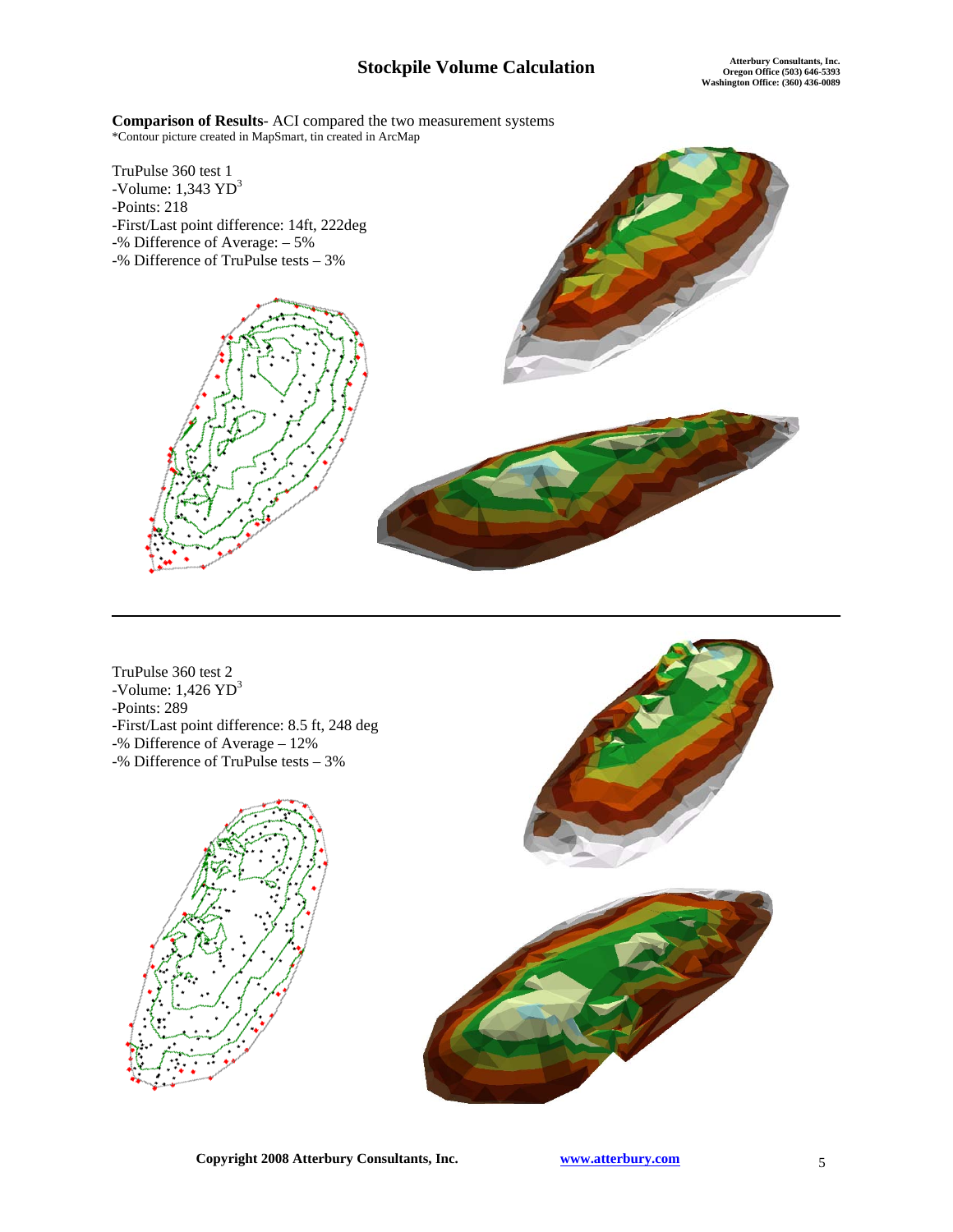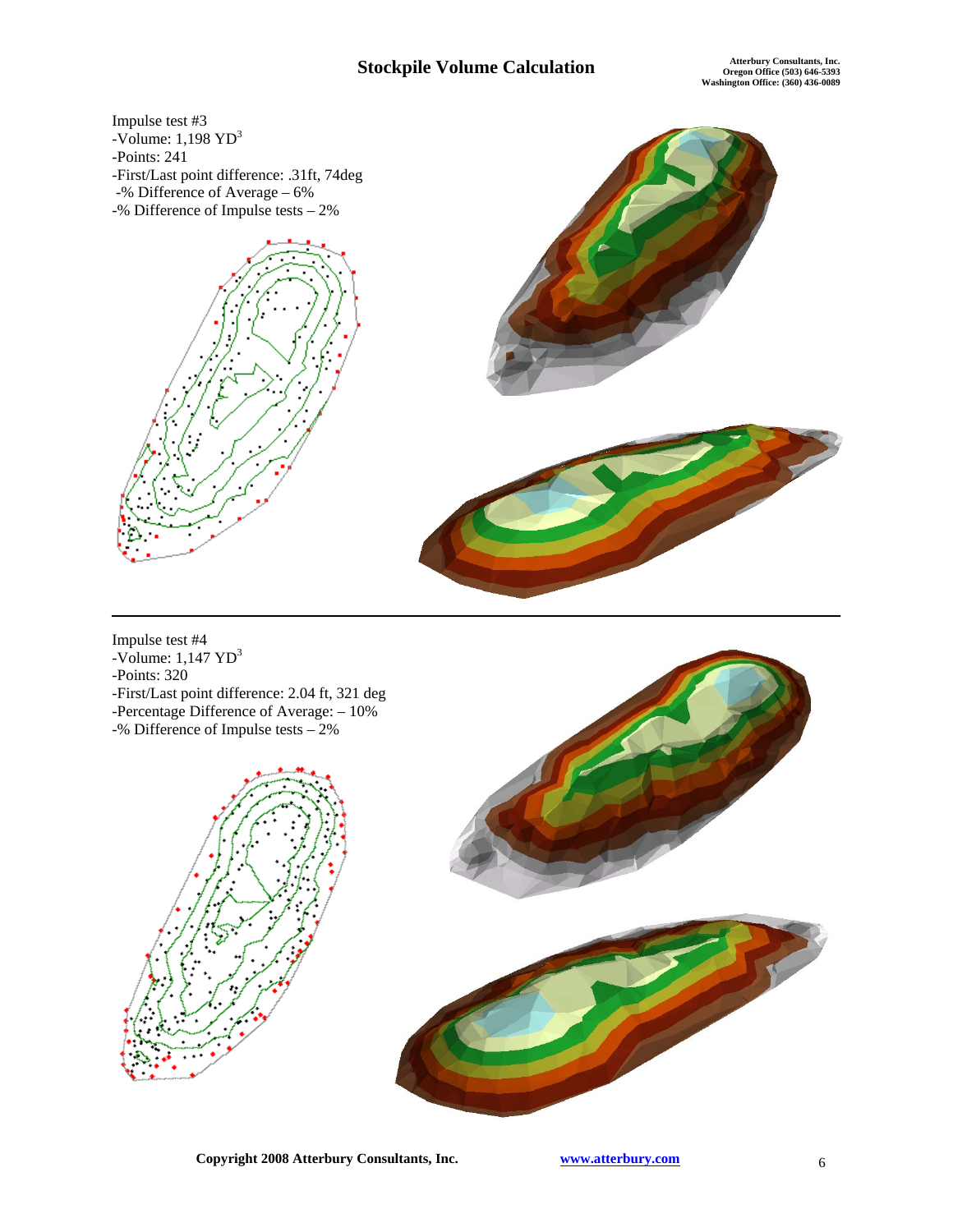**MapSmart pictures and Cad file Conversions** - two examples of .bmp files produced by MapSmart and the associated .dxf file loaded in ArcMap to create a point and contour picture



MapSmart Point and Contour pictures, 184 Points, 936.34 Cubic Yards



ArcMap Point and Contour created from MapSmart .dxf file, 184 Points



MapSmart Point and Contour pictures, 552 Points, 1092 Cubic Yards



ArcMap Point and Contour created from MapSmart .dxf file, 552 points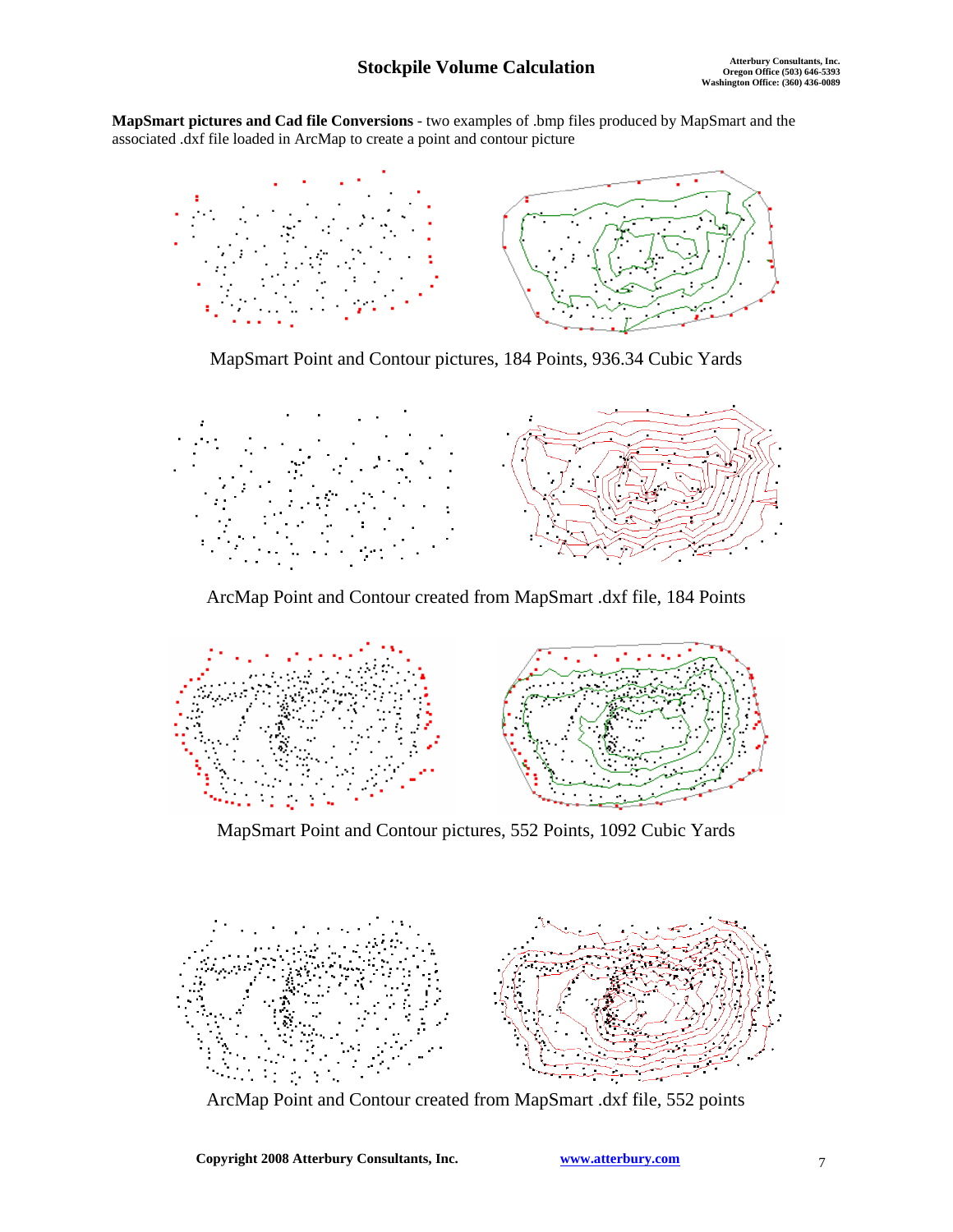**Cad file Conversions Continued -** the associated .dxf file loaded in ArcMap to create a 3D image and a photograph of the actual pile measured.



3D image created in ArcMap, 184 Points



3D image created in ArcMap, 552 Points



**Copyright 2008 Atterbury Consultants, Inc.** www.atterbury.com 8